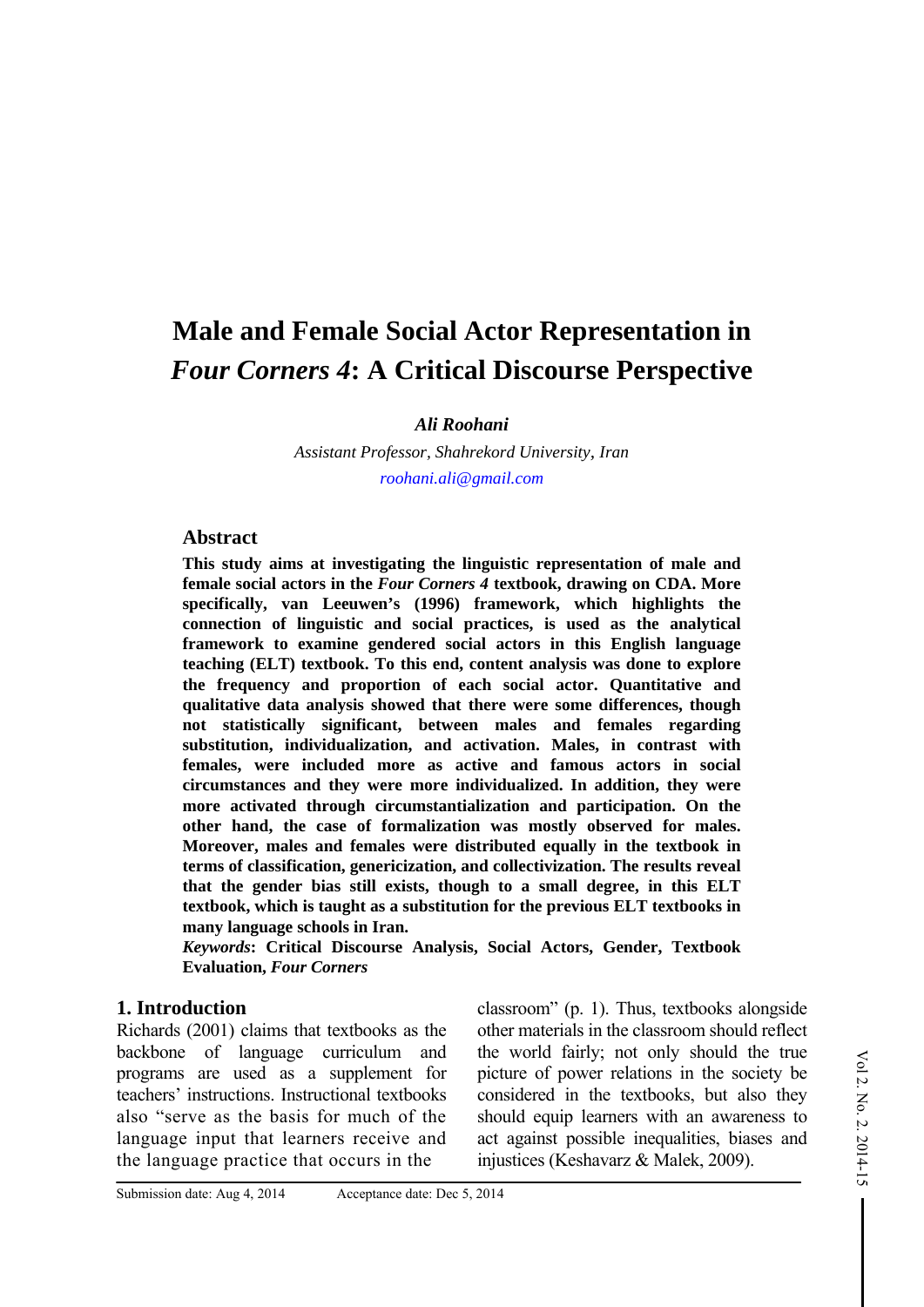Second/foreign language (L2) textbooks play a very significant role in formulating students' worldview knowledge and they are known as practical tools for fostering social relationship and interaction (Florent & Walter, 1989); however, L2 textbooks as a representative of discourse models may represent the values and norms of a particular culture. That is to say, a plethora of cultural and social inclinations are sometimes observed in the textbooks. As a result, bias creeps in and, due to superiority of one social actor over others, the pedagogical outcomes of instructional materials might become inappropriate. Thus, it is useful for L2 learners and teachers to consider textbooks beyond merely a transferring tool for linguistic devices and instead, attend more carefully to how gender, culture, and social discursive patterns are realized in various L2 textbooks.

Critical discourse analysis (CDA) can be of help in uncovering social discursive patterns associating linguistic and social practices in textbooks; the most important purpose of CDA is to disclose the underlying meanings in the text which is hard to access immediately at the sentence level by the first look (Fairclough & Wodak, 1997). As van Dijk (2001) claims, CDA is an amalgamation of a variety of micro-sociological theories and theories on society and power that can provide some approaches to research with the primary aim of uncovering the relationship between language, society, power, ideology, values and opinions. CDA approaches are mainly dealing with understanding "texts and practices of reading and writing in relationship to questions of social change, cultural diversity, economic equity, and political enfranchisement" (Pennycook, 2004, p. 787).

As language is a significant means of socialization and gender can be represented, reconstructed, and negotiated through language effectively (Hruska, 2004), gender manifestation and bias should be the focus of investigation; gender representation in instructional textbooks can motivate L2 researchers and educationalists to evaluate the effectiveness of the textbooks. Thus, this study tries to evaluate manifestations of social actors in one of the common ELT textbooks taught recently for upper intermediate level in many language institutes in Iran; it is hoped that the current study helps L2 stakeholders to improve their sense of critical thinking and makes them reflect on the social actors' representation as an important variable in textbook evaluation. Understanding of social actor roles in ELT textbooks helps to avoid possible gender bias, dominance, and inequities in ELT materials.

# **2. Literature Review**

A long time ago, Lakoff (1975) tried to show discrimination in the way that women were represented in spoken and written English. She found out that women were more redundant and powerless in their speaking and the way they were being addressed. Gender, as a socially constructed entity, has recently tried to inspire the research, theory, and practice (Eckert & McConnell, 2003; Yaghubi-Notash, 2007).

Amini and Birjandi (2012), for instance, investigated gender bias in two Iranian textbooks at high school level. In their study, sexism was examined in terms of five categories: visibility, fitness, generic masculine constructions, occupations and activities done by each gender. Results showed that women were marginal and stereotyped; they were also underrepresented both linguistically and visually in proportion in the above categories. Besides, Bahman and Rahimi in 2010 conducted a similar study to examine different areas of gender bias in male and female representation in three volumes of high school textbooks. They wanted to see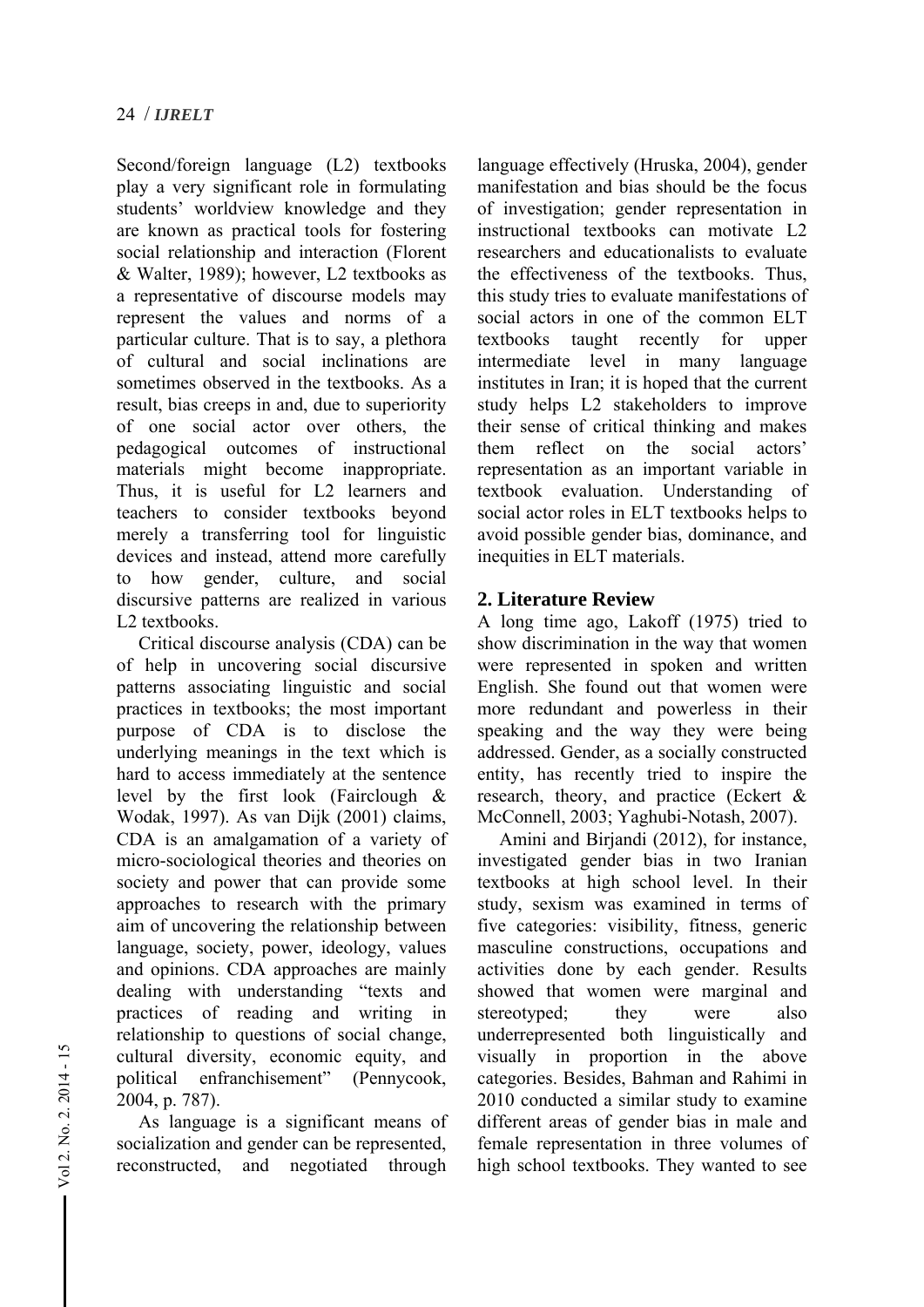whether males and females had equal firstplace occurrences in instructions, exercises and sentences. According to the results, the presence of males was more highlighted than females regarding names, nouns, pronouns and adjectives associated with them; male-attributed terms came first more frequently than females and male characters appeared more frequently than female characters in reading passages of the textbooks. Moreover, the textbooks contained many male-generics in which women were almost invisible. Likewise, Ansary and Babaii (2003) evaluated two English textbooks: *Right Path to English I and Right Path to English II* (Birjandi & Soheili, 1999) at secondary schools in terms of sexism. They concluded that these textbooks would be regarded as sexist because they demonstrated an unequal role for females. Alemi and Jafari (2012), who analyzed gender and culture bias in three intermediate-level EFL textbooks taught nationally in high schools in Iran, came to the same conclusion.

Furthermore, Amal Saleh, Sajjadi, and Yarmohammadi (2006) investigated the representation of language as a social practice in Iranian EFL high school textbooks to reveal the ideology in social groups in Iran. They performed content analysis in terms of possible differences in social gender, race, and class. The analysis of sentences indicated that females were underestimated significantly. Yaghoubi-Notash and Nariman-Jahan (2012) on a similar road examined conversations in *Interchange* series (Richards, Hull, & Proctor, 2005) concerning gender representation. In their study, they focused on the ratio of cross-gender and samegender conversations, conversation initiation, turn length, and speech complexity of both genders. They concluded that conversations represented a balanced gender manifestation regarding the above mentioned points.

## *Male and Female Social Actor***...** */* 25

In addition, there exists some research regarding the forms of gender bias in instructional materials in other contexts. For instance, in the context of Nigeria, Samuel (2012) studied males and females representation in ELT textbooks for junior secondary school students (*Practical English Book I & Book II, Intensive English Book I & Book III, Project English Book I, II, & III*). He reported that females were discriminated largely and they were subordinated. He concluded that female discrimination affected their accomplishments in the context of Nigeria.

In the light of social actor representation, several scholars have applied van Leeuwen's (1996) framework as the basis for their studies to discover the potential distinction between social male and female actors in ELT textbooks. For instance, Sahragard and Davatgarzadeh (2010) carried out a study to explore linguistic representation of social actors and gender identities in the *Interchange* textbooks. Their findings showed females were represented as more active, successful, prominent, assertive, and independent compared with males; women in these textbooks were foregrounded from the margin and the activities assigned to them were of high status. In conclusion, women were as crucial as men in their functions in *Interchange* series. On the contrary, Karimaghaei and Kasmani (2013), who used van Leeuwen's model for displaying social actor representation in *Top Notch 2A/2B*, reported that females were manifested as less successful and intellectual in the *Top Notch* textbooks and more ordinary jobs were assigned to women than men. Shirvani (2013) also reported almost the same results as regards *Summit* (Saslow & Ascher, 2006); that is, males were portrayed as more independent and active, and they were included more than females.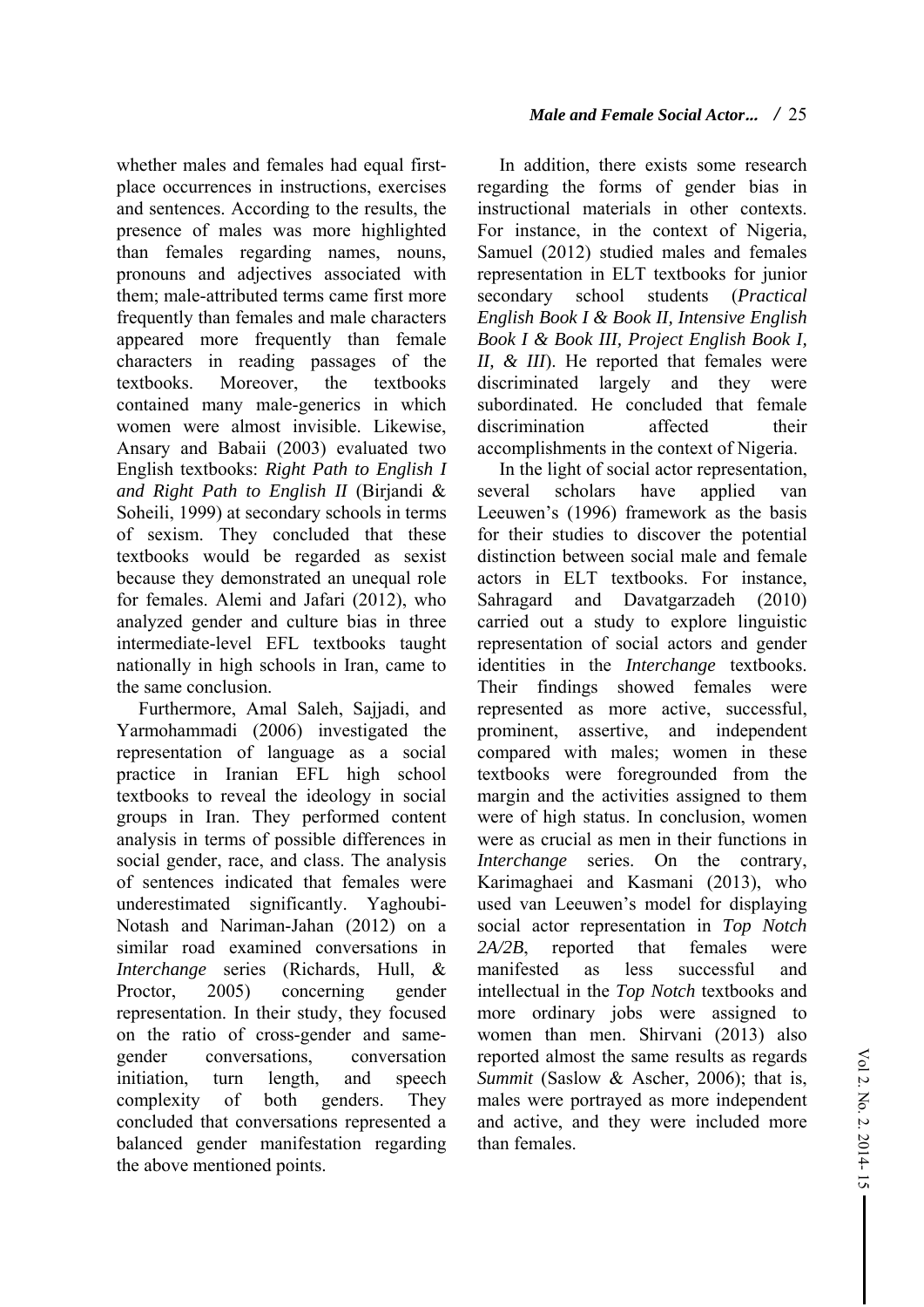The above mentioned studies are significant, but they suffer from some limitations and gaps. The point at issue with some studies (e.g., Yaghoubi-Notash & Nariman-Jahan, 2012) is that they just sufficed with quantitative analysis for gender representation; some studies (e.g., Amini & Birjandi, 2012) did not utilize CDA perspective to examine gender bias, some (e.g., Shirvani, 2013) had a limited corpus (i.e., restricted to only readings and conversations). By the application of CDA as a tool for collecting both quantitative and qualitative data and expanding the scope of study to *Listening* and *Interaction* sections which are rich in terms of social interactions, the current research tries to evaluate a recently published ELT textbook i.e., *Four Corners 4* (Richard & Bohlke, 2012), often used as a substitute to *Interchange 3* (Richards, et al., 2005) by drawing on van Leeuwen's (1996) framework, which is one of the most frequently used and comprehensive models for analyzing actor representations.

## **3. Theoretical Model of Study**

van Leeuwen's model assumes the premise that "all discourses recontextualize social practices" (van Leeuwen, 2008: vii), and recontextualizating principles are related to the basic units of social practice such as actors and their representations and identities. van Leeuwen (2008, p. 292) claims that CDA "has moved towards more explicit dialogue between social theory and practice, richer contextualization, greater interdisciplinarity and greater attention to the multimodality of discourse." The following is a brief description of several major elements in van Leeuwen's (1996) model, which are taken into account as the criterion for the analysis in the current study.

 *Exclusion/Inclusion:* Social actors are sometimes omitted or backgrounded to serve certain purposes.

 *Activation/Passivation:* Social actors can be activated (i.e., represented as the active, dynamic forces in an activity), or passivated (i.e., represented as undergoing an activity or as being the recipient). Under the category of activation there are three subcategories: *Participation* where the active role of the social actors is foregrounded, *possessivation* in which possessive pronoun can activate a social actor, and *circumstantialization* where activation can be realized through prepositional circumstantials. Passivation, on the other side, necessitates a further distinction: the passivated social actor can be *subjected* or *beneficialized*. Subjected social actors are treated as objects in the representation; beneficialized social actors form a third party which, positively or negatively, benefits from the action.

 *Functionalization:* Functionalization occurs when social actors are referred to in terms of an activity, in terms of something they do, for instance, an occupation or role.

 *Classification*: In the case of classification, social actors are referred to in terms of the major categories by means of which a given society or institution differentiates between classes of people.

 *Relational identification:* Relational identification represents social actors in terms of their personal kinship, or work relations to each other, and it is realized by a closed set of nouns denoting such relations: "friend," "aunt," and "colleague,".

• *Nomination*: Nomination is typically realized by proper nouns, which can be *formalization* (surname only, with or without honorifics), *semi-formalization*  (given name and surname), or *informalization* (given name only).

 *Indetermination:* Indetermination occurs when social actors are represented as unspecified, anonymous individuals or groups.

 *Abstraction and objectivation:* The former occurs when social actors are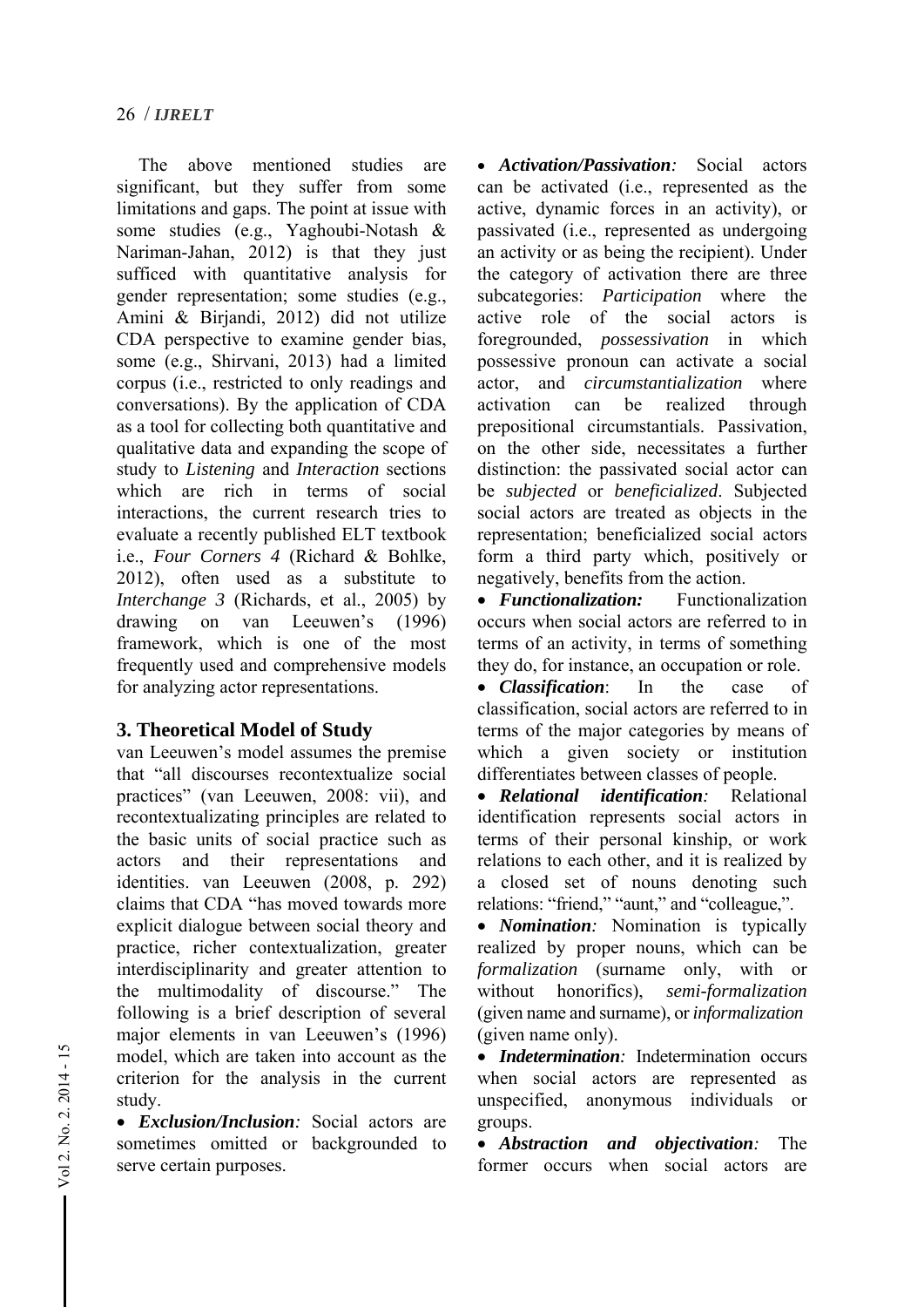represented by means of a quality assigned to them. The latter occurs when social actors are represented by means of reference to a place or thing closely associated either with their person or with the activity they are represented as being engaged in.

 *Genericization:* Genericization occurs when social actors are represented as classes. It is divided into two parts: (a) *individualization* which occurs when social actors are referred to as individuals and (b) *collectivization* occurs when social actors are referred to as groups which are realized by plurality, by a mass noun or a noun denoting a group of people.

# **4. Purpose of the Study**

Most class time is devoted to using and working on textbooks as the important backbone of educational program and assisting tools for teachers (Richards, 2001); if L2 textbooks show inappropriate language for specific situation, L2 learners will experience a failure and kind of misunderstanding in their cultural and social perceptions (Thomas, 1983). As a result, great care is required to avoid the presentation of bias in L2 textbooks used for teaching purposes. In Iran, many students attend language schools to improve their English proficiency. As far as ELT textbooks are used as a channel for transferring information and values, they can "reformulate, neutralize, and legitimize ideologies and construct learners' world view" (Fairclough, 1992 & van Dijk, 2001); it thus is valuable to evaluate ELT textbooks taught in language schools to find out the possible drawbacks and strong points in terms of social actor gender representation. It is likely that sexism and gender bias are displayed in language used in ELT textbooks, and, consequently, their detrimental effects are conveyed to EFL learners without awareness. This may affect the future behavior of the learners once they accept their own roles in society (Eisenberg, 2002). The present study then aims to analyze *Four Corners 4*, the more advanced-level textbook of *Four Corners*  series (Richard & Bohlke, 2012) by relying on van Leeuwen's (1996) framework, which is one of the most comprehensive models for analyzing the representation of actors from a social perspective. Thus, the following research question was explored:

 How are male and female social actors represented in *Four Corners 4* textbook?

# **5. Method**

This study collected data from *Four Corners 4* (Richard & Bohlke, 2012) regarding gender representations, based on van Leeuwen (1996) model, which is used as a CDA framework. The reason for selecting this textbook is that *Four Corners*  series are recent ELT textbooks taught in many language schools, gradually replacing *Interchange* series*.* This textbook is designed for the intermediate level and upper intermediate students in line with Common European Framework of Reference (CEFR) and contains twelve units; each unit includes several sections as Vocabulary, Language in Context, Grammar, Speaking, Pronunciation, Interaction, Listening, Conversation, Reading, and Writing. All interactions, conversations, and listening sections were analyzed in this study due to the significance for gender representation in social contexts.

Two raters conducted content analysis to figure out the proportion of social actors by employing van Leeuwen's (1996) social actor model. The raters included one with an M.A degree and the other with Ph.D. degree in TEFL (teaching English as a foreign language); both were familiar with the framework. To ensure dependability, the kappa measure of agreement was calculated to be .73, which was as an acceptable degree for inter-rater consistency (Peat, 2001).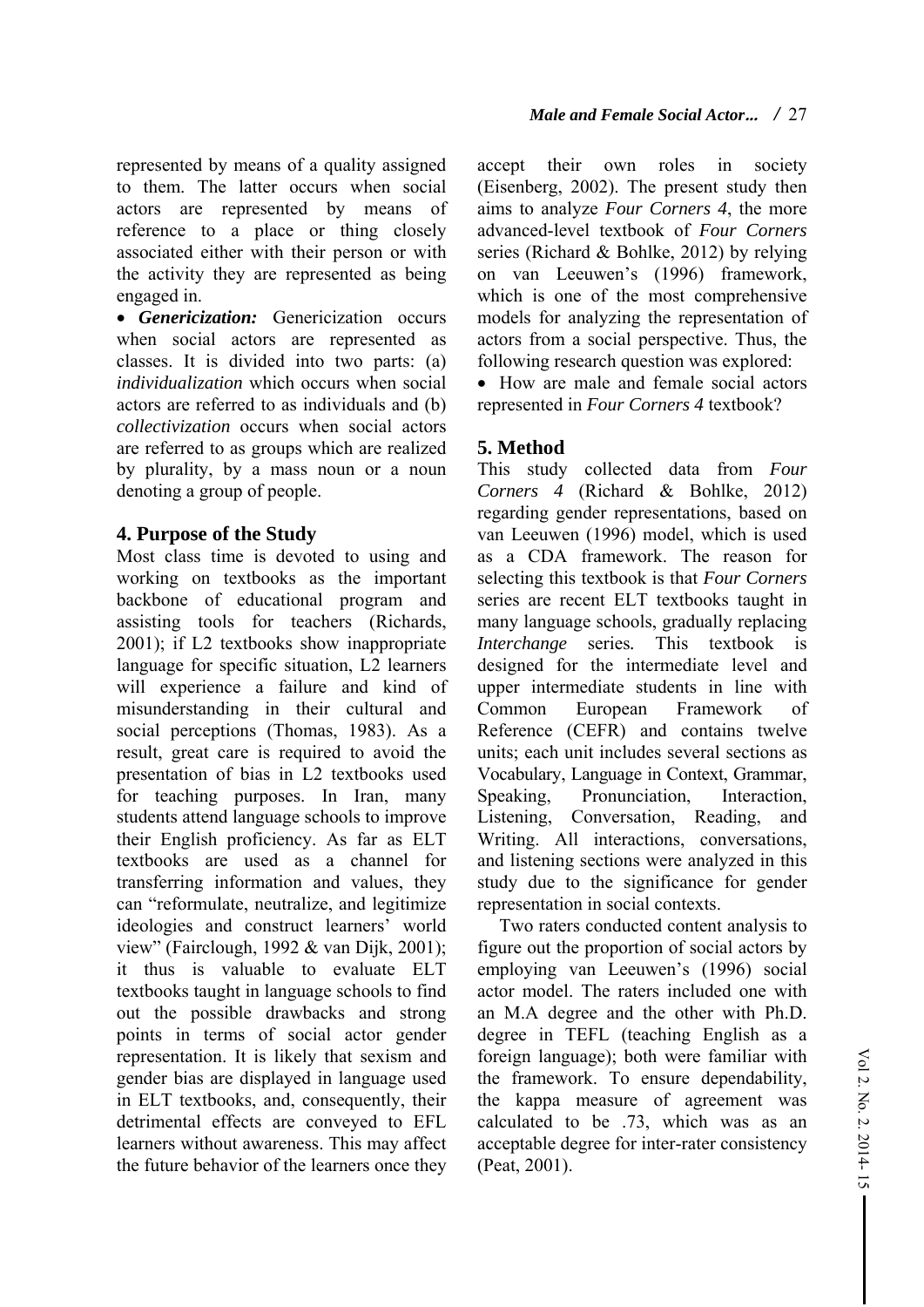After computing frequencies and proportions for male and female representations, a series of Chi-square tests of significance was also employed in the present study to examine the significant differences between both genders in terms of the selected categories of van Leeuwen's model.

## **6. Results**

The results of the frequencies and percentages of data on the main elements of deletion (i.e., inclusion and exclusion), role allocation (i.e., activation and passivization), and substitution (i.e., personalization and impersonalization), and tests of significance as regards male and female actors are depicted through tables.

#### *6.1. Deletion*

The process of inclusion/exclusion, categorized under deletion, is a central concern for critical discourse analysis. According to van Leeuwen (1996), "representations include or exclude social actors to suit their interests and purposes in relation to the readers for whom they are intended" (p. 38). Table 1 reports a summary of data regarding inclusion and exclusion of social actors together with Chi-square results.

| <b>Deletion</b>              | <b>Male</b>      | <b>Female</b>    | Chi-square | Sig. |
|------------------------------|------------------|------------------|------------|------|
| Inclusion<br>$(Total = 175)$ | 92<br>$(52.6\%)$ | 83<br>$(47.4\%)$ | .360       | .548 |
| Exclusion<br>$(Total = 0)$   | 0<br>$(0\%)$     | 0<br>$(0\%)$     | ۰          | -    |

**Table 1.** *Descriptive and Chi-square Results for Deletion*

As Table 1 shows, more cases of inclusion (*N=*175) were observed. Besides, males were more represented than females; there was a difference between males (52.6%) and females (47.4%) regarding inclusion. However, the results of Chi-square test showed this difference between male and female representation in terms of inclusion was not statistically significant (*p=* .548). Concerning exclusion factor, no case of exclusion was observed in the corpus, hence no Chi-square statistics on gender social actors.

## *6.2. Role allocation*

In van Leeuwen's model (2008, pp. 32-33), "representations can relocate roles or rearrange the social relations between the participants." He also points out that representations of social actors can be either in active or passive roles. According to him,

"activation occurs when social actors are represented as the active, dynamic forces in an activity, passivation when they are represented as 'undergoing' the activity, or as being 'at the receiving end of it'." (2008, p. 33). Table 2 displays the results of the frequencies and chi-square for role allocation in *Four Corners 4*.

According to Table 2, the number of activation (*N*=172) outnumbered passivation (*N*=39). Moreover, possesivation under the category of activation received higher frequency  $(N = 130)$  than participation  $(N = 130)$ 37) and circumstantialization  $(N = 5)$ . When the test of significance was run, results showed that the difference between males and females concerning the major categoryof activation i.e., possesivation, participation, and circumstantialization was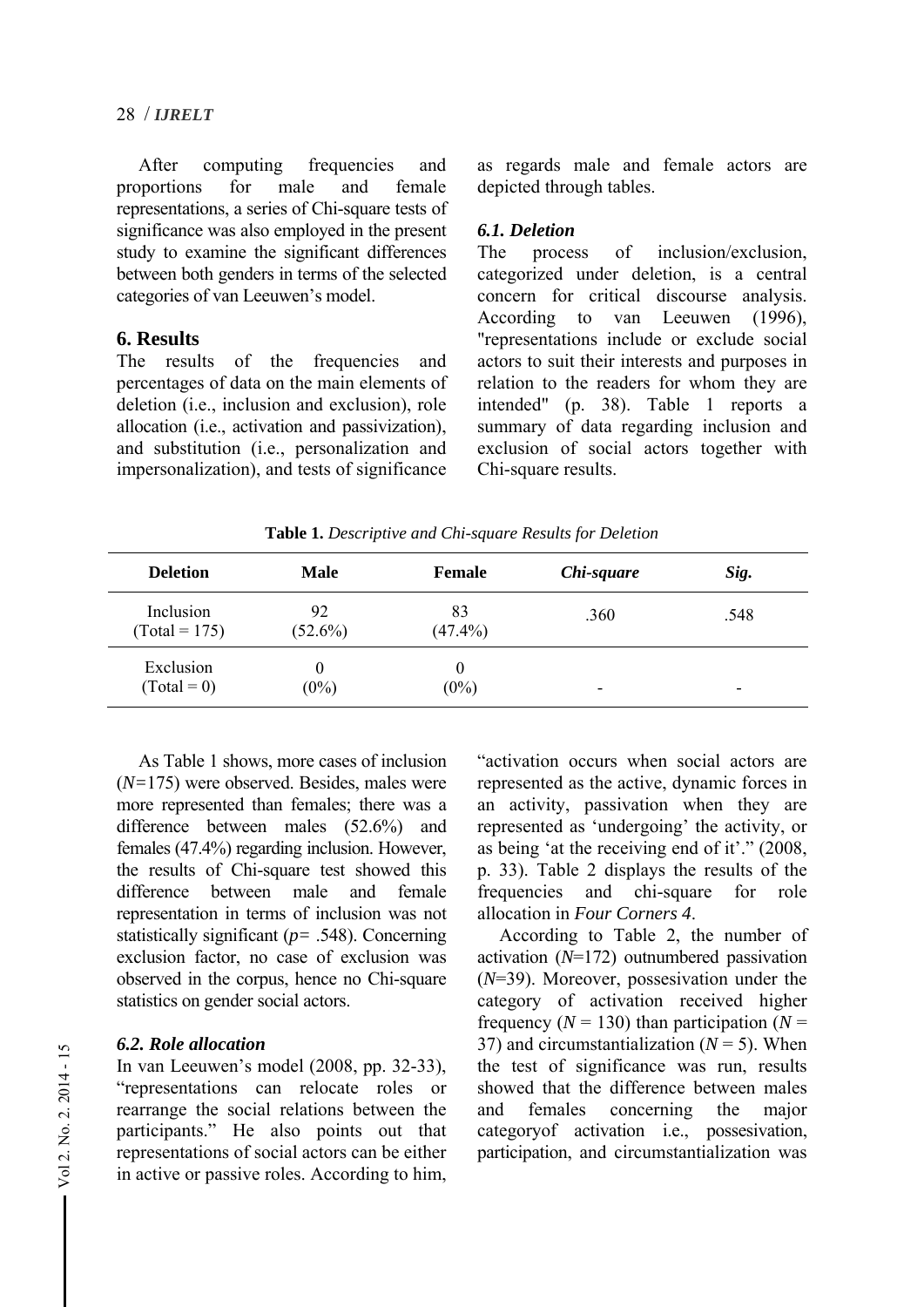| <b>Role allocation</b>        |                                        | <b>Male</b>      | <b>Female</b>    | Chi square | Sig. |
|-------------------------------|----------------------------------------|------------------|------------------|------------|------|
| Activation<br>$(Total = 172)$ | Circumstantialization<br>$(Total = 5)$ | 3<br>$(60\%)$    | 2<br>$(40\%)$    |            |      |
|                               | Participation<br>$(Total = 37)$        | 20<br>(54%)      | 17<br>(46%)      | 1.004      | .605 |
|                               | Possessivation<br>$(Total = 130)$      | 60<br>(46%)      | 70<br>(54%)      |            |      |
| Passivation<br>$(Total = 39)$ | Subjection<br>$(Total = 11)$           | 6<br>$(54.5\%)$  | 5<br>$(45.5\%)$  | .022       | .581 |
|                               | Beneficialization<br>$(Total = 28)$    | 16<br>$(57.1\%)$ | 12<br>$(42.9\%)$ |            |      |

**Table 2.** *The Chi-square Results for Role Allocation*

not statistically significant ( $\chi^2$  =1.004, *p=.*605); males (60%) outnumbered females (40%) in terms of circumstantialzation, and they (54%) participated more than females (46%) in social activities, but females (54%) received a greater level of possesivation in social activities than males (46%).

Qualitative analyses also backed up the above findings. The following are several examples of the participation and possessivation of male and female social actors.

**Example 1:** *Chad has been acting strangely. He couldn't come to the movies but he couldn't say why.* (p. 98)

**Example 2:** *Rafael took this photo after the storm yesterday.* (p. 11)

**Example 3:** *David works at Wilson's department store and sent this picture yesterday.* (p. 11)

**Example 4***: Diana was invited to her classmate's house for dinner.* (p. 36)

**Example 5:** *It took Yumiko eight hours to get home after she visited her grandparents*. (p. 11)

Example 1, 2, and 3 indicate the participation of *Chad*, *Rafael*, and *David*, male social actors in different activities such as taking photo and working at a

department store. In example 4 and 5, a female social actor was possessivated with visiting her friend or family members (e.g. her grandparents), showing her tendency toward intimate relationship.

#### *6.3. Substitution*

Substitution is a principal type of transformation in which the elements of the real social practice are substituted with semiotic elements (van Leeuwen, 2008). Table 3 depicts the results about personalization and impersonalization under the major category of substitution. As Table 3 demonstrates, both males and females were personalized; in the case of impersonalization, there were no instances of objectivation, neither for males nor for females, but abstraction was observed for both social actors equally. Among the subcategories of personalization, informalization (*N*=81) received the highest frequency. Moreover, females outnumbered males in functionalization, relational identification, semiformalization, informalization, and indetermination. However, Chi-square results did not show a statistical significance  $(\chi^2 = 9.08, p = .169)$ . Considering nomination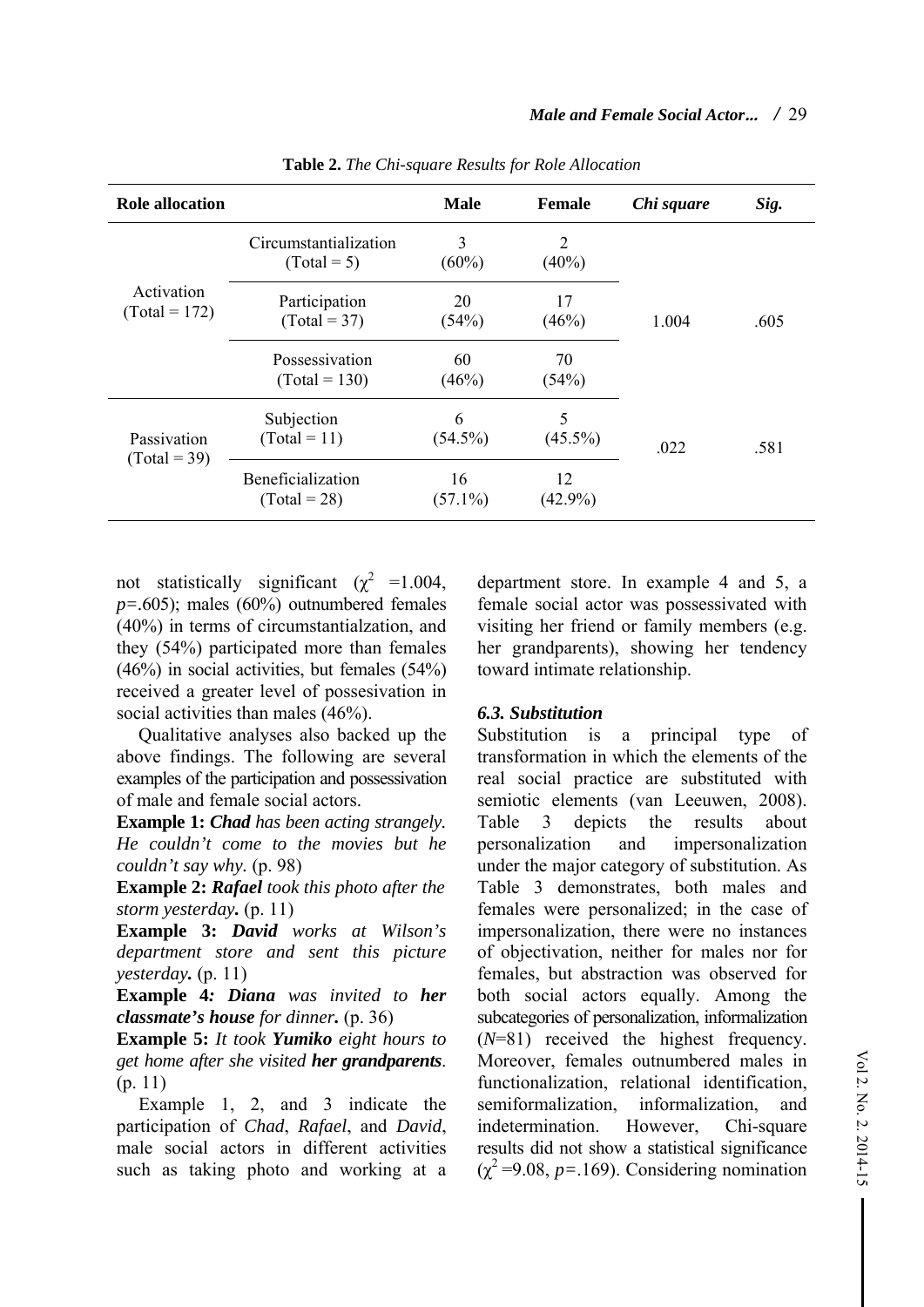#### 30 / *IJRELT*

i.e., addressing people's names, which can be represented in forms of formalization, informalization, and semiformalization, differences between males and females were noticeable. Females (88.9%) were semiformalized more than males  $(11.1\%)$ through their first names such as *Rebecca*, *Ingrid*, and *Yumiko* used with their surnames (i.e., *Rebecca Sanders*, *Ingrid Muller*, and *Yumiko Kobayashi*). In contrary,

males (75%) were more formalized than females (25%), meaning that males were frequently addressed by their surnames and certain honorifics in many circumstances (i.e., *Mr. Luke*, *Mr. Brown*). Just in one case, "Ms." was used for a female character (i.e., *Ms. Davies* as an English teacher). In addition, females (69.3%) were more indeterminated than males (30.7%).

| <b>Substitution</b>    |                                              | <b>Male</b>                  | Female                  | Chi square | Sig. |
|------------------------|----------------------------------------------|------------------------------|-------------------------|------------|------|
|                        | Functionalization<br>$(Total = 27)$          | 9<br>$(33.3\%)$              | 18<br>(66.67%)          |            |      |
| <b>Personalization</b> | Classification<br>$(Total = 30)$             | 15<br>$(50\%)$               | 15<br>$(50\%)$          |            |      |
|                        | Relational<br>identification<br>$Total = 23$ | 10<br>$(43.5\%)$             | 13<br>$(56.5\%)$        |            |      |
|                        | Formalization<br>$(Total = 4)$               | 3<br>(75%)                   | 1<br>(25%)              | 9.08       | .169 |
|                        | Semiformalization<br>$(Total = 9)$           | 1<br>$(11.1\%)$              | 8<br>$(88.9\%)$         |            |      |
|                        | Informalization<br>$(Total = 81)$            | 40<br>$(49.4\%)$             | 41<br>$(50.6\%)$        |            |      |
|                        | Indetermination<br>$(Total = 13)$            | $\overline{4}$<br>$(30.7\%)$ | 9<br>$(69.3\%)$         |            |      |
|                        | Objectivation                                | $\mathbf{0}$<br>$(0\%)$      | $\mathbf{0}$<br>$(0\%)$ |            |      |
| Impersonalization      | Abstraction                                  | 6<br>(50%)                   | 6<br>$(50\%)$           |            |      |

**Table 3.** *The Chi-square Results for Substitution*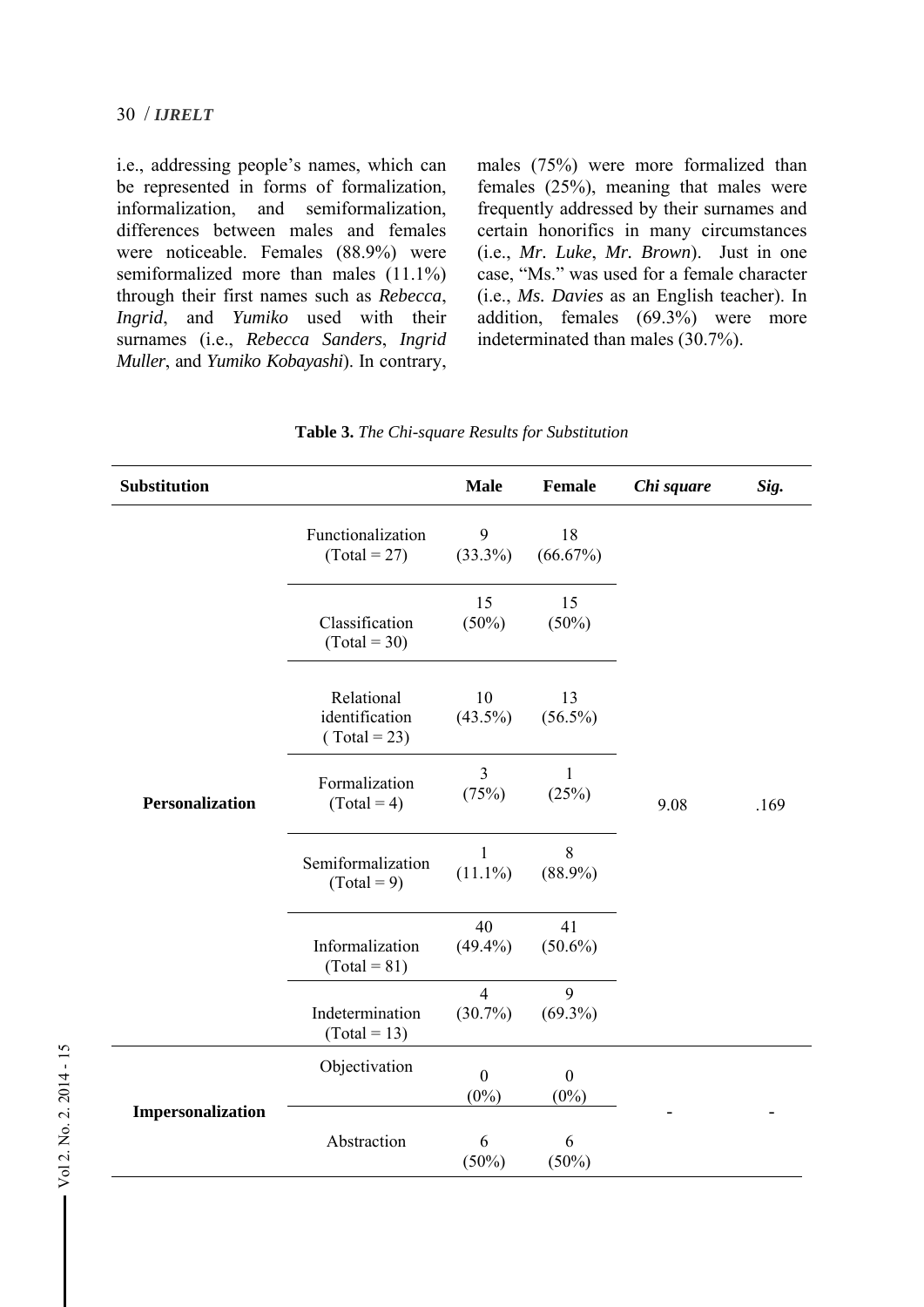Furthermore, the qualitative analysis showed that females had prestigious jobs (e.g., interviewer, tour guide, news reporter, university teacher, nutritionist, and interior designer). Moreover, male and females were both equally represented in terms of their nationality and race. The following examples can further highlight the above issue. Examples 6 and 7 show that a female social actor (*Aicha Zoubier* and *Lucy*) is involved in a job activity which is not stereotypic. Example 8 demonstrates that a female (*Lucy*) is represented in a prestigious job as a nutritionist, but in Example 9, it is a male (*Todd Brown*) who is represented as a chef in a formal manner.

**Example 6:** *My name is Aicha Zoubier. I got involved in beautification projects a*  *few years ago. Another thing I do is creating more public green areas.* (p. 121) **Example 7:** *In five years, Lucy will be working as a photographer.* (p. 117)

**Example 8: Nutritionist** (female): *So, Tom, I understand you have some questions about your eating habits.* (p. 27)

**Example 9:** *Our guest today is Chef Todd Brown. Welcome.* (p. 28)

To move further, males and female characters in the corpus were portrayed specifically or generically. Besides, social actors were sometimes referred to as individuals or groups. Table 4 shows the frequencies of genericization and specification role allocation and Chi-square results for the differences between male and female social actors.

| <b>Genericization/specification</b> |                                    | <b>Male</b>    | <b>Female</b>        | Chi square | Sig. |
|-------------------------------------|------------------------------------|----------------|----------------------|------------|------|
| <b>Genericization</b>               |                                    | 10<br>$(50\%)$ | 10<br>$(50\%)$       |            | -    |
| <b>Specification</b>                | Individualization<br>$(Total = 2)$ | 2<br>$(100\%)$ | $\theta$<br>$(.0\%)$ | 2.26       | .357 |
|                                     | Collectivization<br>$(Total = 6)$  | 3<br>$(50\%)$  | 3<br>$(50\%)$        |            |      |

**Table 4.** *The Chi-square Results for Genericization and Specification*

As the data in Table 4 indicate, both males and females genericized equally. Also, they were collectivized equally. Under the role allocation of specification, collectivization received greater frequency (*N*=6), and only two cases of individualization for males was observed; however, the distinction between males and females did not reach a statistical significance  $(\chi^2 = 2.26, p = .356)$  in favor of male role allocations. Example 10 depicts a male social actor in terms of individualization.

**Example 10:** *My hometown is Milan and it is well known because it is the birthplace of Thomas Edison, who invented the light bulb.* (p. 51)

#### **7. Discussion**

This study was designed to delve into females and males social actor depiction in *Four Corners 4* textbook, (Richard & Bohlke, 2012) with respect to van Leeuwen's (1996) social actor framework.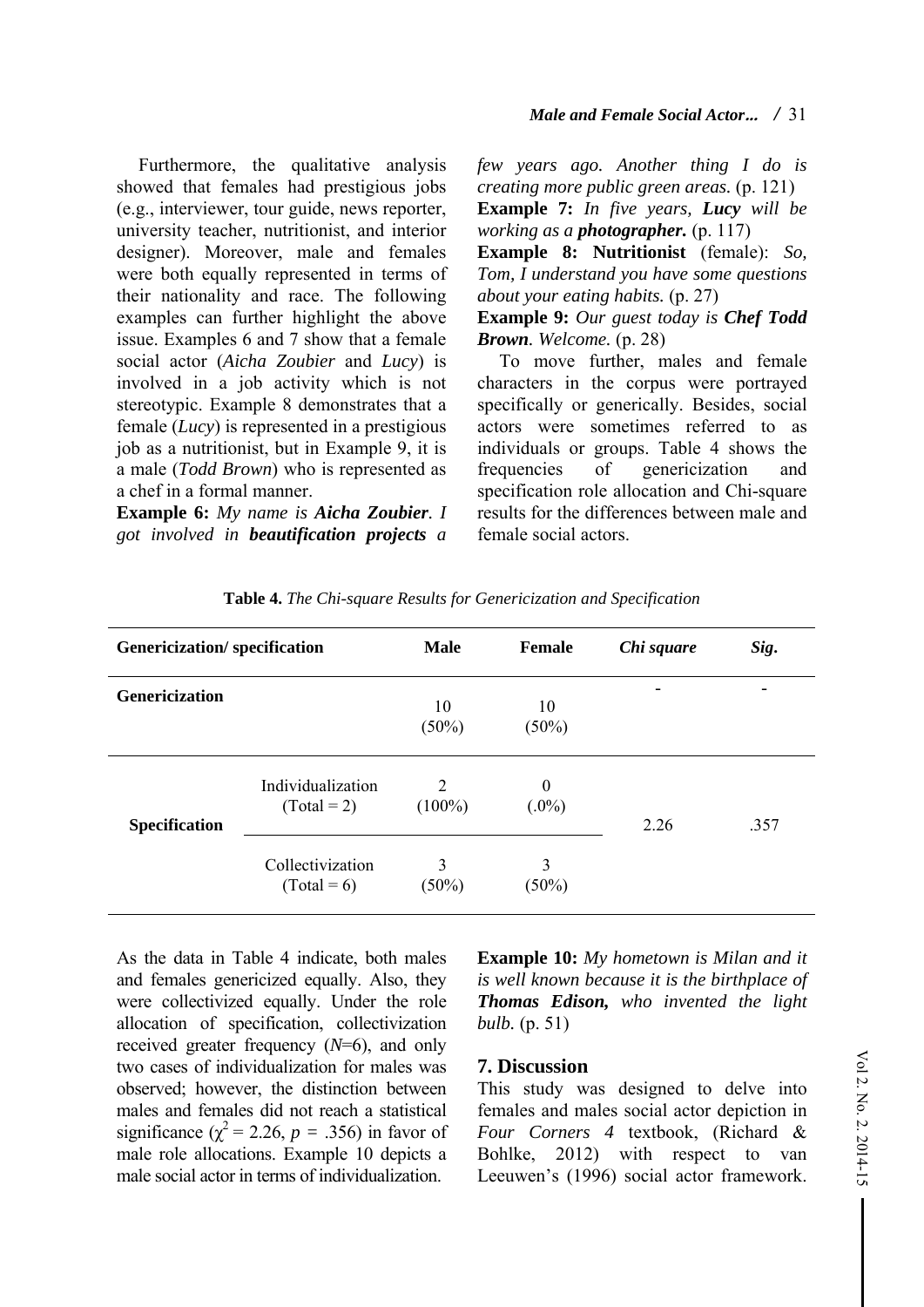The findings of this study indicate that there were just a few cases of biased attitudes towards the role of males and females in social activities. The results on the inclusion and exclusion of males and females showed that there were no instances of exclusion, but males were represented more than females in the case of inclusion. In addition, even though the proportion of inclusion between both genders did not reach a significant difference, males participated more in various activities. Besides, the content analysis revealed that males were included more as eminent characters (e.g., *Shakespeare* and *Thomas Edison*) who did great jobs in the world; they were sometimes represented more as creative actors in such activities as taking photos, painting, designing and festival planning, proving their sense of innovation. One possible reason for the above issue can be the predominant perception of L2 textbook writers to foreground males since in many societies males are considered as a more independent or powerful figures. Even in western communities, as Eckert and McConnell (2003) point out, males appear more well-known and prominent. Possibly, gender perception as a societal norm existing in many societies can be observed in L2 textbooks. However, the above finding can be challenged by the results of evaluation of *Interchange* series done by Sahragard and Davatgarzade (2010); they reported that females were more activated. Perhaps, *Interchange* textbooks have adopted the discourse of marketing and advertising by utilizing the female characters. However, further research is required before making a strong conclusion.

Furthermore, the findings on the role allocation of each gender demonstrated that females were more activated. Also, female activation was more frequently realized by possessivation. But males were more foregrounded in terms of participation and circumstantializations. This finding reveals that females, in general, tended to focus on their possessions and belongings more than males. Moreover, females were represented through possessivation when they attended to their nonphysical entities or talked about their emotional states in topics such as family members and friends, but males tended to highlight their physical belongings such as cars, cellphones, and briefcases in their daily activities. One possible reason that can justify the higher frequency of female representation through possessivation can be the sensitivity of females toward the things that they own; they tend to assert their sense of possessions more in terms of emotional matters; they tend to be more affective and sympathetic than males and more eager toward personal relationship and interaction. The above result of this study, however, is in contrast with what Sahragard and Davatgarzade have found in *Interchange* series in 2010. In their study, females were more activated through participation; however, in *Four Corners*, activation of females was manifested mostly through possessivation, particularly toward emotive things, perhaps due to personality or character differences between two genders.

As regards the substitution category, the results demonstrated that both males and females were personalized; however, females outnumbered males in functionalization, relational identification, semiformalization, informalization, and indetermination. The findings reveal that female actors were involved in terms of types of jobs they had in society. This is against the view that only ordinary, low-status, and daily chores at home should be assigned to females. This result is in line with Sahragard and Davatgarzade (2010) finding that females and males were associated with high status activities in *Interchange* textbooks. This issue challenges the traditional view of female exclusion in social activities; rather,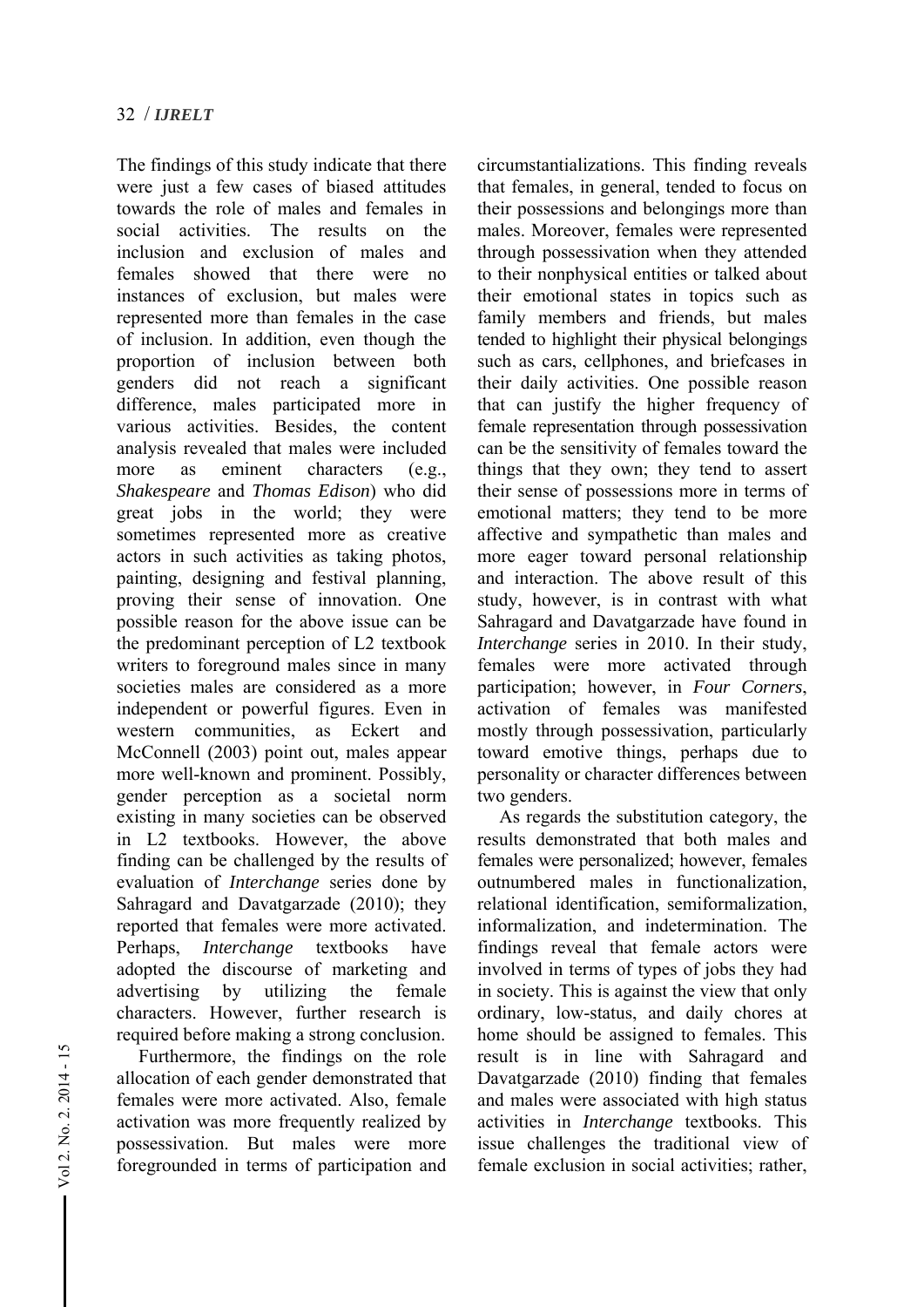females are taken into account as important role characters to function in society; females in *Four Corners* were represented through newscaster, job interviewer, tour leader, and lecturer at university. In terms of relational identification, females received higher frequency. The reason may be due to the fact that females are more interested in maintaining intimacy with others, more eager to create affiliation bonds and connect with others in a warm manner. This finding is similar to Sahragard and Davatgarzade (2010) in the case of identification of females in their kinship and personal relationship. This close bond and kinship also influence the way females address each other (i.e., addressing more with their first names); however, as the results have demonstrated, males addressed each other more formally in the *Four Corners* textbook (e.g. *Mr. Reed* and *Mr. Luke*).

Finally, unlike the results of Sahragard and Davatgarzade (2010) about *Interchange*  series, the results of the current study revealed that males were more individualized than females and collectivization was distributed equally between both genders. According to Eckret and McConnell (2003), men are supposed to be more individualistic and the sense of competition is stronger in males than females. The finding of the present study on individualization in *Four Corners,* mostly reflective of cultures in the West, can be interpreted according to the normative attitude of western cultures which support individuality more than collectivity. All in all, the findings of *Four Corners* analysis may reflect, to some extent, cultural and social underestimation and overestimation for, or against a given gender employed by textbook writer and other relevant stakeholders.

## **8. Conclusion and Implications**

van Leeuwen's (1996) model of CDA, consisting of several discursive features to evaluate the ways in which social actors can be manifested in texts, was utilized to analyze *Four Corners 4,* written for intermediate EFL students. The findings of the study demonstrate bias to a small degree. The representation of males and females was biased as far as males were manifested as more vigorous, self-reliant, and active in terms of inclusion. Besides, there was a more positive attitude towards males; the role of male social actors was most often foregrounded except in the case of personalization. However, there was not a statistically significant difference between male and female social actors in relation to inclusion/exclusion and passivation Moreover, females and males were equally classified, genericized, and collectivized in the textbook. In conclusion, some attempt has been made in this ELT textbook to create more opportunities for females to participate in social activities and represent both genders in a somewhat balanced way in some social roles.

The results of this study imply that EFL teachers can use the *Four Corners* textbook for teaching purposes in language schools as it receives positive evaluation in many aspects. However, some traces of gender stereotypes and bias in the above instructional textbook should not be neglected. As Ellis (2002) claims, the gender bias in the ELT textbooks makes the sources unacceptable to be utilized. EFL Learners should be made aware of particular ideologies in the current ELT textbooks and encouraged to read their instructional English textbooks more analytically. EFL teachers should make their learners engaged in a critical discussion of language, gender and ideologies, as well as functionalization of males and females in their ELT textbooks. When EFL learners are unaware of gender bias and stereotyping, specific narrow ideologies can be exerted unconsciously.

Furthermore, the results of this study draw L2 textbook writers' attention to some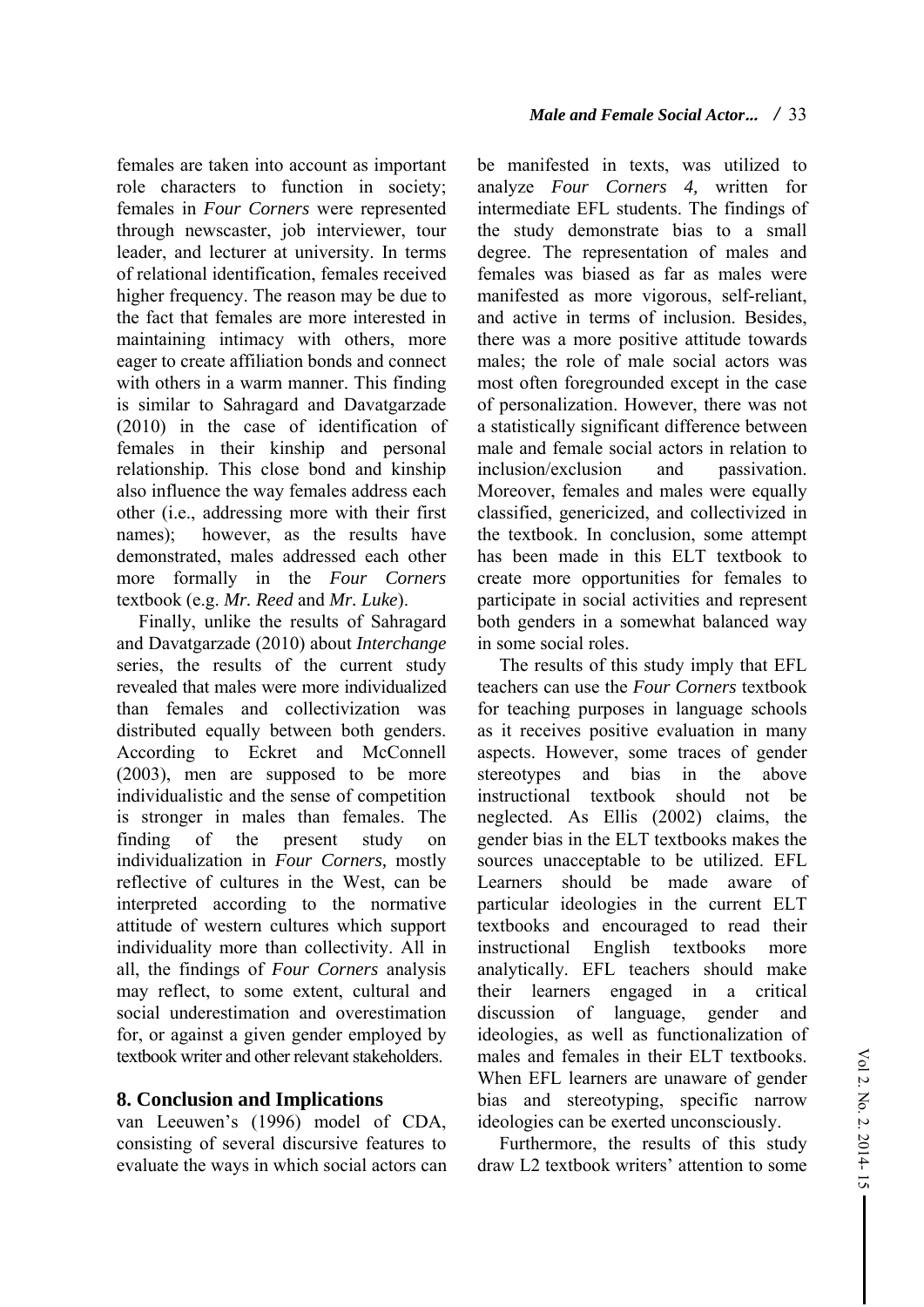hidden aspects such as gender bias in L2 teaching. Teaching L2 should not be deemed only as teaching its formal, functional, phonological, and semantic features; stereotypic and gendered language can affect students' interests, perceptions and motivation as well as their inclination to the type of language in L2 communication. Therefore, ELT textbook writers should not exclude or underestimate a certain gender, or impose negative attitudes towards specific gender.

## **References**

- Alemi, M., & Jafari, H. (2012). Gender and culture analysis in EFL textbooks as measured by personal proper names. *Advances in Asian Social Science Journal, 1*(2), *237-243.*
- Amal Saleh, E., Sajjadi, S., & Yarmohammadi L. (2006). The representation of social actors in the EFL high school textbooks in Iran. *MEXTESOL Journal, 30*(1), 9-23.
- Amini, M., & Birjandi, P. (2012). Gender bias in the Iranian high school EFL textbooks. *English Language Teaching, 5*(2), 134-147.
- Ansary, H., & Babaii, E. (2003). Subliminal sexism in current ESL/EFL textbooks. *Asian EFL Journal*, *5*(1), 200-241.
- Bahman, M., & Rahimi, A. (2010). Gender representation in EFL materials: an analysis of English textbooks of Iranian high schools. *Procedia Social and Behavioral Sciences, 9*, 273-277.
- Birjandi, P., & Soheili, A. (1999). *Right path to English I and II.* Iran, Tehran: Ministry of Education, Center for the Publication of University Textbooks.
- Eckret, P., & McConnell, S. (2003). *Language and gender*. Cambridge: Cambridge University Press.
- Ellis, J. (2002). Strengthening subservience: Gender bias in West Bengal school textbooks. *Manushi, 128,* 23-24.
- Fairclough, N. (1992). *Discourse and social change*. Cambridge: Polity Press.
- Fairclough, N., & Wodak, R. (1997). Critical discourse analysis. In T. A. van Dijk (Ed.),

*Discourse studies. A Multidisciplinary Introduction* (vol. 2, pp. 258-84). London: Sage Publications.

- Florent, J., & Walter, C. (1989). A better role for women in TEFL. *ELT Journal, 43*(3), 180-184.
- Hruska B. L. (2004). Constructing gender in an English dominant kindergarten: Implications for second language learners. *TESOL Quarterly*, *38*, 450-485.
- Karimaghaei, Z., & Kasmani, M. (2013). The representation of social actors in *Top Notch 2A* and *2B*. *Asian Journal of Social Sciences and Humanities, 2*(1), 27-38.
- Keshavarz, M. H., & Malek, L. A., (2009). Critical discourse analysis of ELT textbooks. *The Iranian EFL Journal*, *5*, 6-19.
- Lakoff, R. (1975). *Language and woman's place*. New York: Harper and Row.
- Peat, J. (2001). *Health science research: A handbook of quantitative methods*. Sydney: Allen & Unwin.
- Pennycook, A. (2004). Critical applied linguistics. In A. Davies & C. Elder (Eds.), *The handbook of applied linguistics* (pp. 784-807). Oxford: Blackwell Publishing.
- Richards, J. C. (2001). *Curriculum development in language teaching.* Cambridge: Cambridge University Press.
- Richards, J. C., & Bohlke, D. (2012). *Four Corners 4*. Cambridge: Cambridge University Press.
- Richards, J. C., Hull, J., & Proctor, S. (2005). *Interchange* (3<sup>rd</sup> Ed). Cambridge: Cambridge University Press.
- Sahragard, R., & Davatgarzadeh, G. (2010). The representation of social actors in Interchange Third Edition series: A critical discourse analysis. *The Journal of Teaching Language Skills, 2*(1), 67-89.
- Samuel, M. (2012). *Gender equality in and through education in Nigeria: Gender representation in learning materials*. Unpublished project report, Sheffield Hallam University, Sheffield.
- Saslow, J., & Ascher, A. (2006). *Summit: English for today's world.* New York: Pearson Longman: